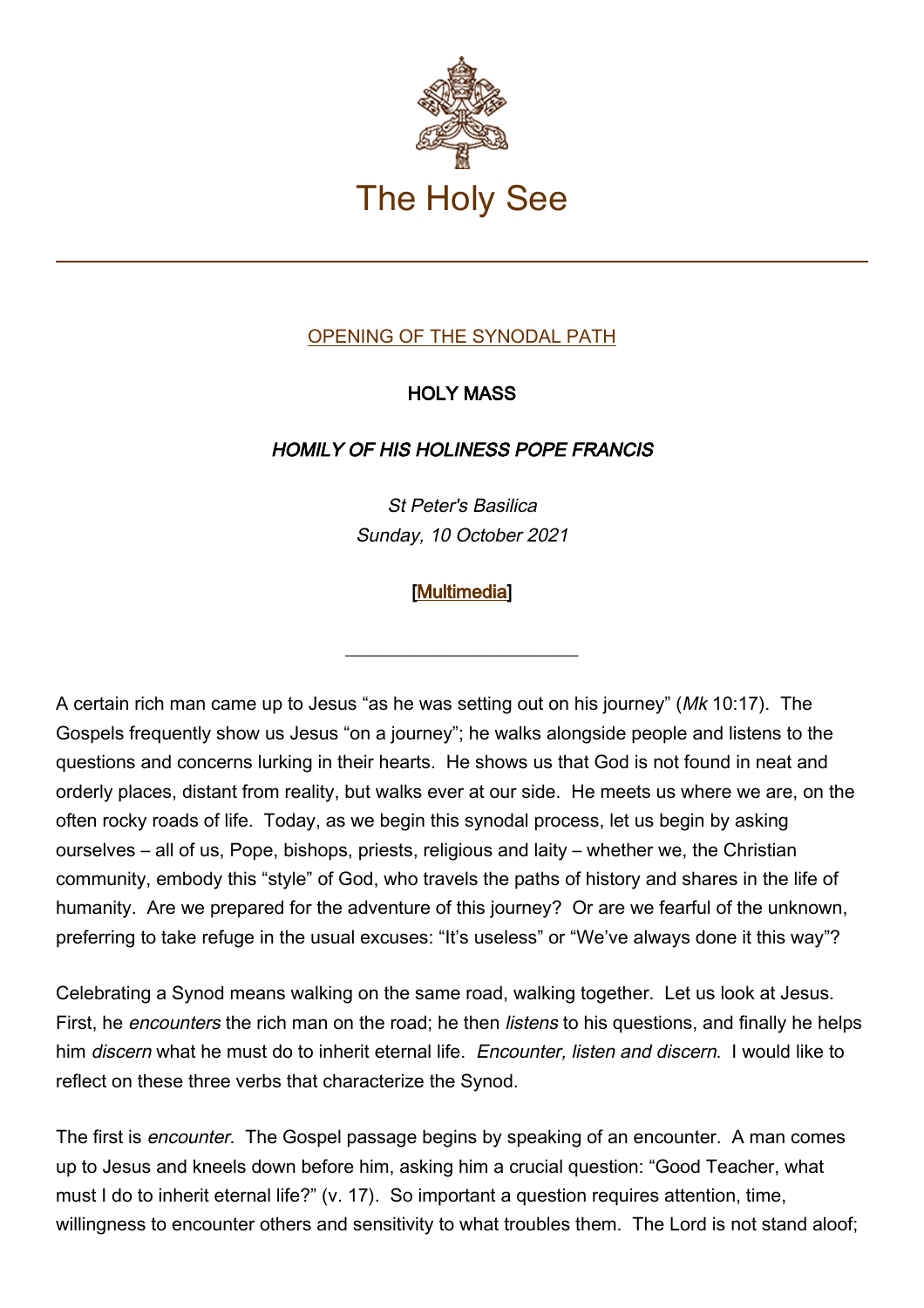he does not appear annoyed or disturbed. Instead, he is completely present to this person. He is open to encounter. Nothing leaves Jesus indifferent; everything is of concern to him. Encountering faces, meeting eyes, sharing each individual's history. That is the closeness that Jesus embodies. He knows that someone's life can be changed by a single encounter. The Gospel is full of such encounters with Christ, encounters that uplift and bring healing. Jesus did not hurry along, or keep looking at his watch to get the meeting over. He was always at the service of the person he was with, listening to what he or she had to say.

As we initiate this process, we too are called to become experts in the *art of encounter*. Not so much by organizing events or theorizing about problems, as in taking time to encounter the Lord and one another. Time to devote to prayer and to adoration – that form of prayer that we so often neglect – devoting time to adoration, and to hearing what the Spirit wants to say to the Church. Time to look others in the eye and listen to what they have to say, to build rapport, to be sensitive to the questions of our sisters and brothers, to let ourselves be enriched by the variety of charisms, vocations and ministries. Every encounter – as we know – calls for openness, courage and a willingness to let ourselves be challenged by the presence and the stories of others. If at times we would rather take refuge in formality or presenting the proper image – the clerical and courtly spirit, where I am more Monsieur l'abbé than Father – the experience of encounter changes us; frequently it opens up new and unexpected possibilities. Following today's Angelus, I will meet with a group of street people who came together simply because a group of people made an effort to listen to them, sometimes just to listen to them. And from that listening they succeeded in setting out on a new path. So often God points out new paths in just this way. He invites us to leave our old habits behind. Everything changes once we are capable of genuine encounters with him and with one another, without formalism or pretense, but simply as we are.

The second verb is *listen*. True encounter arises only from listening. Jesus listened to that man's question and to the religious and existential concerns that lay behind it. He did not give a noncommittal reply or offer a prepackaged solution; he did not pretend to respond politely, simply as a way of dismissing him and continuing on his way. Jesus simply listens, for whatever amount of time it takes; he is not rushed. Most importantly, he is not afraid to listen to him with his heart and not just with his ears. Indeed, he does more than simply answer the rich man's question; he lets him tell his story, to speak freely about himself. Christ reminds him of the commandments, and the man starts to talk about his youth, to share his religious journey and his efforts to seek God. This happens whenever we listen with the heart: people feel that they are being heard, not judged; they feel free to recount their own experiences and their spiritual journey.

Let us ask ourselves frankly during this synodal process: Are we good at listening? How good is the "hearing" of our heart? Do we allow people to express themselves, to walk in faith even though they have had difficulties in life, and to be part of the life of the community without being hindered, rejected or judged? Participating in a Synod means placing ourselves on the same path as the Word made flesh. It means following in his footsteps, listening to his word along with the